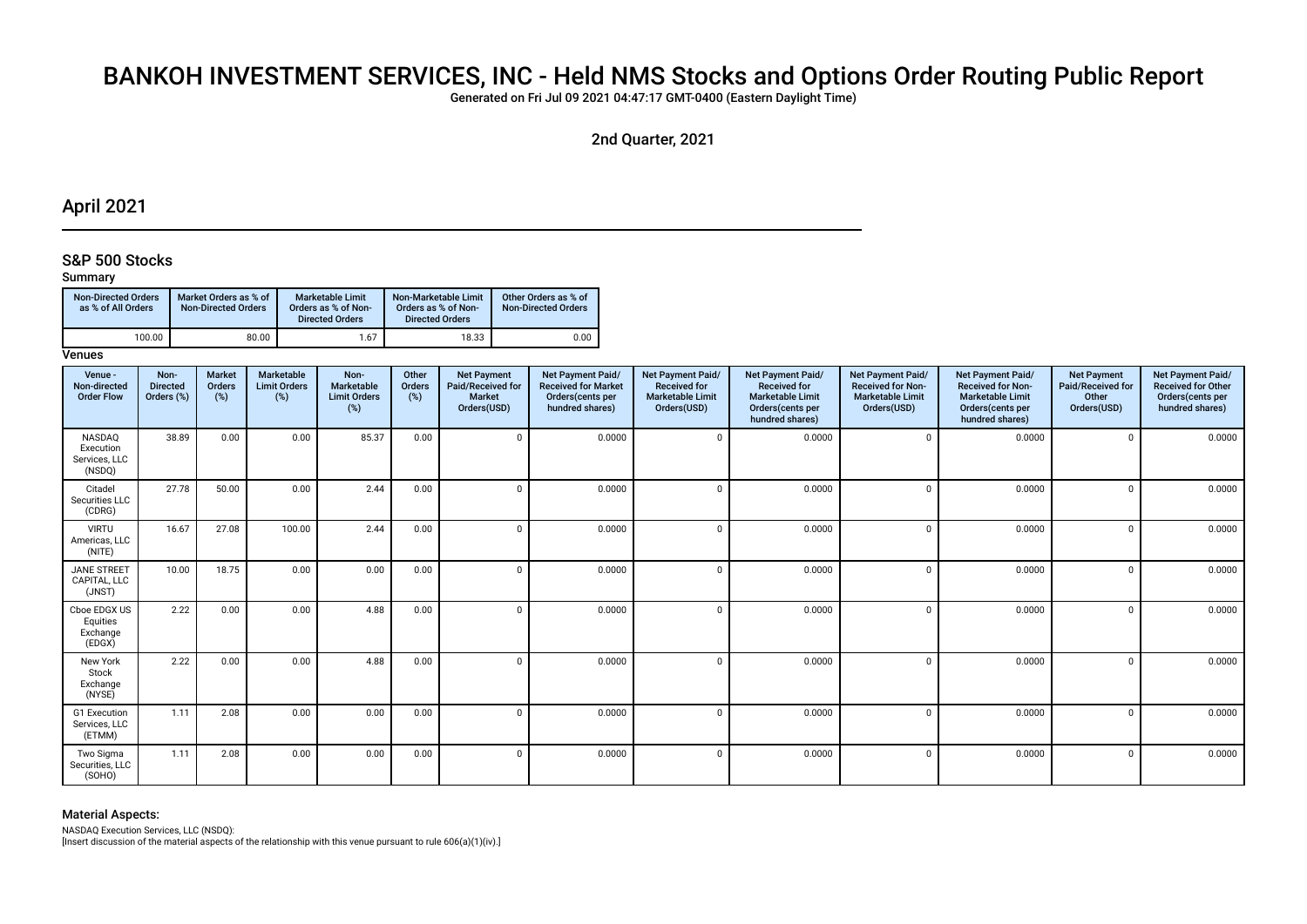Citadel Securities LLC (CDRG): [Insert discussion of the material aspects of the relationship with this venue pursuant to rule 606(a)(1)(iv).]

VIRTU Americas, LLC (NITE): [Insert discussion of the material aspects of the relationship with this venue pursuant to rule 606(a)(1)(iv).]

JANE STREET CAPITAL, LLC (JNST): [Insert discussion of the material aspects of the relationship with this venue pursuant to rule 606(a)(1)(iv).]

Cboe EDGX US Equities Exchange (EDGX): [Insert discussion of the material aspects of the relationship with this venue pursuant to rule 606(a)(1)(iv).]

New York Stock Exchange (NYSE): [Insert discussion of the material aspects of the relationship with this venue pursuant to rule 606(a)(1)(iv).]

G1 Execution Services, LLC (ETMM): [Insert discussion of the material aspects of the relationship with this venue pursuant to rule 606(a)(1)(iv).]

Two Sigma Securities, LLC (SOHO): [Insert discussion of the material aspects of the relationship with this venue pursuant to rule 606(a)(1)(iv).]

\_ \_ \_ \_ \_ \_ \_ \_ \_ \_ \_ \_ \_  $\frac{1}{2}$  $\overline{\phantom{0}}$  $-$ 

# April 2021

### Non-S&P 500 Stocks

### Summary

| <b>Non-Directed Orders</b><br>as % of All Orders | Market Orders as % of<br><b>Non-Directed Orders</b> | Marketable Limit<br>Orders as % of Non-<br><b>Directed Orders</b> | Non-Marketable Limit<br>Orders as % of Non-<br><b>Directed Orders</b> | Other Orders as % of<br><b>Non-Directed Orders</b> |
|--------------------------------------------------|-----------------------------------------------------|-------------------------------------------------------------------|-----------------------------------------------------------------------|----------------------------------------------------|
| 100.00                                           | 86.02                                               | 2.15                                                              | 11.83                                                                 | 0.00                                               |

### **Venues**

| Venue -<br>Non-directed<br><b>Order Flow</b>   | Non-<br><b>Directed</b><br>Orders (%) | Market<br>Orders<br>(%) | Marketable<br><b>Limit Orders</b><br>$(\%)$ | Non-<br>Marketable<br><b>Limit Orders</b><br>(%) | Other<br>Orders<br>(%) | <b>Net Payment</b><br>Paid/Received for<br><b>Market</b><br>Orders(USD) | Net Payment Paid/<br><b>Received for Market</b><br>Orders (cents per<br>hundred shares) | Net Payment Paid/<br><b>Received for</b><br><b>Marketable Limit</b><br>Orders(USD) | Net Payment Paid/<br><b>Received for</b><br><b>Marketable Limit</b><br>Orders (cents per<br>hundred shares) | <b>Net Payment Paid/</b><br><b>Received for Non-</b><br><b>Marketable Limit</b><br>Orders(USD) | Net Payment Paid/<br><b>Received for Non-</b><br><b>Marketable Limit</b><br>Orders(cents per<br>hundred shares) | <b>Net Payment</b><br>Paid/Received for<br>Other<br>Orders(USD) | Net Payment Paid/<br><b>Received for Other</b><br>Orders(cents per<br>hundred shares) |
|------------------------------------------------|---------------------------------------|-------------------------|---------------------------------------------|--------------------------------------------------|------------------------|-------------------------------------------------------------------------|-----------------------------------------------------------------------------------------|------------------------------------------------------------------------------------|-------------------------------------------------------------------------------------------------------------|------------------------------------------------------------------------------------------------|-----------------------------------------------------------------------------------------------------------------|-----------------------------------------------------------------|---------------------------------------------------------------------------------------|
| Citadel<br>Securities LLC<br>(CDRG)            | 28.57                                 | 44.38                   | 50.00                                       | 1.08                                             | 0.00                   | $\Omega$                                                                | 0.0000                                                                                  |                                                                                    | 0.0000                                                                                                      |                                                                                                | 0.0000                                                                                                          | $^{\circ}$                                                      | 0.0000                                                                                |
| <b>VIRTU</b><br>Americas, LLC<br>(NITE)        | 24.32                                 | 35.63                   | 50.00                                       | 4.30                                             | 0.00                   | $\Omega$                                                                | 0.0000                                                                                  |                                                                                    | 0.0000                                                                                                      |                                                                                                | 0.0000                                                                                                          | $\Omega$                                                        | 0.0000                                                                                |
| New York<br>Stock<br>Exchange<br>(NYSE)        | 18.92                                 | 0.00                    | 0.00                                        | 52.69                                            | 0.00                   | $\Omega$                                                                | 0.0000                                                                                  |                                                                                    | 0.0000                                                                                                      |                                                                                                | 0.0000                                                                                                          | $\mathbf{0}$                                                    | 0.0000                                                                                |
| NASDAQ<br>Execution<br>Services, LLC<br>(NSDQ) | 11.97                                 | 0.00                    | 0.00                                        | 33.33                                            | 0.00                   | $\Omega$                                                                | 0.0000                                                                                  |                                                                                    | 0.0000                                                                                                      |                                                                                                | 0.0000                                                                                                          | $\Omega$                                                        | 0.0000                                                                                |
| <b>JANE STREET</b><br>CAPITAL, LLC<br>(JNST)   | 9.65                                  | 15.63                   | 0.00                                        | 0.00                                             | 0.00                   | $\Omega$                                                                | 0.0000                                                                                  | n                                                                                  | 0.0000                                                                                                      | $\Omega$                                                                                       | 0.0000                                                                                                          | $\Omega$                                                        | 0.0000                                                                                |
| Cboe EDGX US<br>Equities<br>Exchange<br>(EDGX) | 3.09                                  | 0.00                    | 0.00                                        | 8.60                                             | 0.00                   | $\Omega$                                                                | 0.0000                                                                                  |                                                                                    | 0.0000                                                                                                      | $\Omega$                                                                                       | 0.0000                                                                                                          | $\Omega$                                                        | 0.0000                                                                                |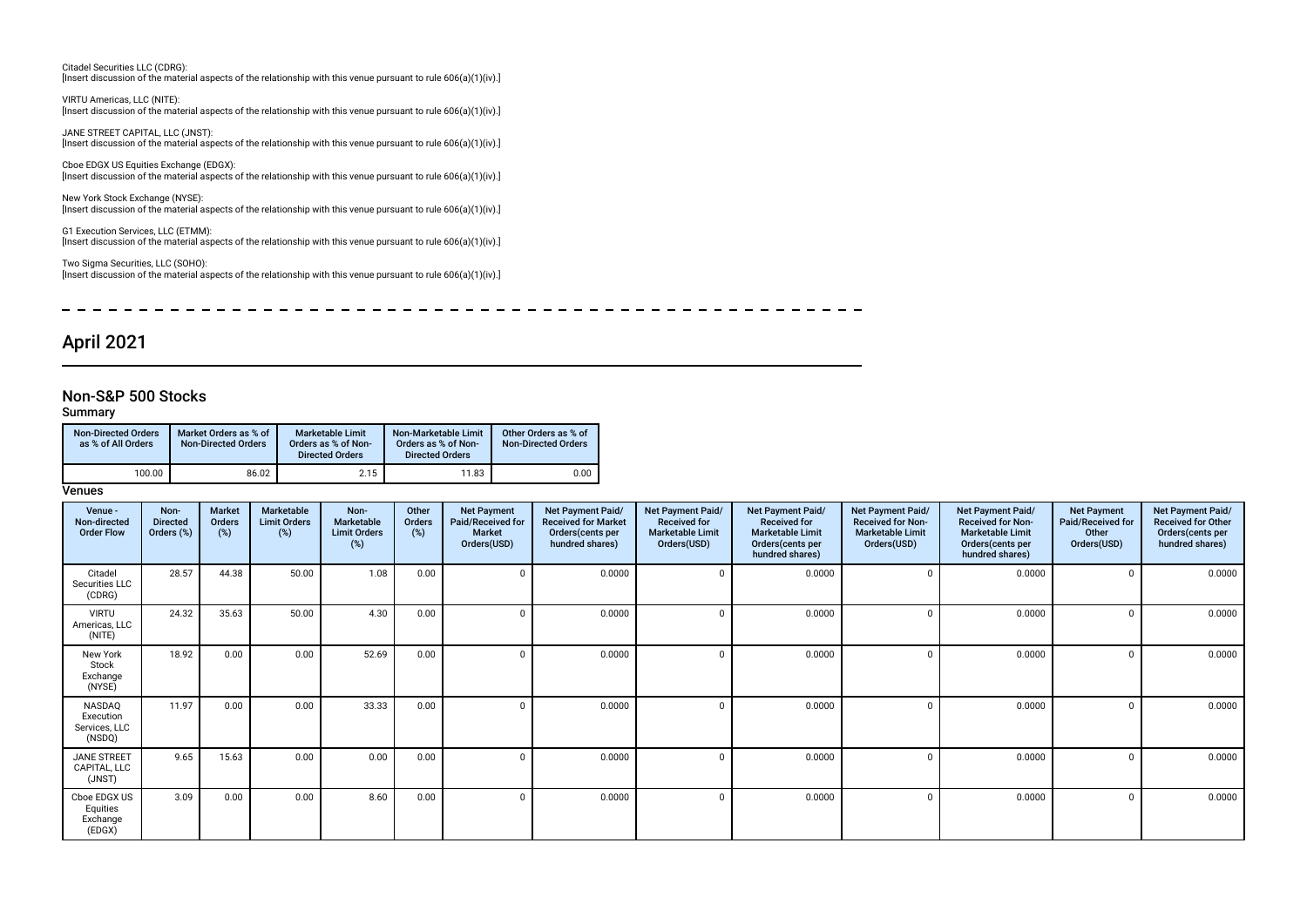| Venue -<br>Non-directed<br><b>Order Flow</b> | Non-<br><b>Directed</b><br>Orders (%) | <b>Market</b><br><b>Orders</b><br>(%) | Marketable<br><b>Limit Orders</b><br>(%) | Non-<br><b>Marketable</b><br><b>Limit Orders</b><br>(%) | Other<br><b>Orders</b><br>(%) | <b>Net Payment</b><br>Paid/Received for<br>Market<br>Orders(USD) | Net Payment Paid/<br><b>Received for Market</b><br>Orders (cents per<br>hundred shares) | Net Payment Paid/<br><b>Received for</b><br><b>Marketable Limit</b><br>Orders(USD) | Net Payment Paid/<br><b>Received for</b><br><b>Marketable Limit</b><br>Orders (cents per<br>hundred shares) | Net Payment Paid/<br><b>Received for Non-</b><br><b>Marketable Limit</b><br>Orders(USD) | Net Payment Paid/<br><b>Received for Non-</b><br><b>Marketable Limit</b><br>Orders(cents per<br>hundred shares) | <b>Net Payment</b><br>Paid/Received for<br>Other<br>Orders(USD) | <b>Net Payment Paid/</b><br><b>Received for Other</b><br>Orders(cents per<br>hundred shares) |
|----------------------------------------------|---------------------------------------|---------------------------------------|------------------------------------------|---------------------------------------------------------|-------------------------------|------------------------------------------------------------------|-----------------------------------------------------------------------------------------|------------------------------------------------------------------------------------|-------------------------------------------------------------------------------------------------------------|-----------------------------------------------------------------------------------------|-----------------------------------------------------------------------------------------------------------------|-----------------------------------------------------------------|----------------------------------------------------------------------------------------------|
| G1 Execution<br>Services, LLC<br>(ETMM)      | 1.16                                  | 1.88                                  | 0.00                                     | 0.00                                                    | 0.00                          |                                                                  | 0.0000                                                                                  |                                                                                    | 0.0000                                                                                                      | 0                                                                                       | 0.0000                                                                                                          |                                                                 | 0.0000                                                                                       |
| Two Sigma<br>Securities, LLC<br>(SOHO)       | 1.16                                  | 1.88                                  | 0.00                                     | 0.00                                                    | 0.00                          |                                                                  | 0.0000                                                                                  |                                                                                    | 0.0000                                                                                                      |                                                                                         | 0.0000                                                                                                          |                                                                 | 0.0000                                                                                       |
| Instinet<br><b>BlockCross</b><br>(BLKX)      | 0.77                                  | 0.00                                  | 0.00                                     | 0.00                                                    | 100.00                        |                                                                  | 0.0000                                                                                  |                                                                                    | 0.0000                                                                                                      | 0                                                                                       | 0.0000                                                                                                          |                                                                 | 0.0000                                                                                       |
| <b>UBS</b> Securities,<br>LLC (UBSS)         | 0.39                                  | 0.63                                  | 0.00                                     | 0.00                                                    | 0.00                          |                                                                  | 0.0000                                                                                  |                                                                                    | 0.0000                                                                                                      | $\Omega$                                                                                | 0.0000                                                                                                          |                                                                 | 0.0000                                                                                       |

#### Material Aspects:

Citadel Securities LLC (CDRG):

[Insert discussion of the material aspects of the relationship with this venue pursuant to rule 606(a)(1)(iv).]

VIRTU Americas, LLC (NITE): [Insert discussion of the material aspects of the relationship with this venue pursuant to rule 606(a)(1)(iv).]

New York Stock Exchange (NYSE): [Insert discussion of the material aspects of the relationship with this venue pursuant to rule 606(a)(1)(iv).]

NASDAQ Execution Services, LLC (NSDQ): [Insert discussion of the material aspects of the relationship with this venue pursuant to rule 606(a)(1)(iv).]

JANE STREET CAPITAL, LLC (JNST): [Insert discussion of the material aspects of the relationship with this venue pursuant to rule 606(a)(1)(iv).]

Cboe EDGX US Equities Exchange (EDGX): [Insert discussion of the material aspects of the relationship with this venue pursuant to rule 606(a)(1)(iv).]

G1 Execution Services, LLC (ETMM): [Insert discussion of the material aspects of the relationship with this venue pursuant to rule 606(a)(1)(iv).]

Two Sigma Securities, LLC (SOHO): [Insert discussion of the material aspects of the relationship with this venue pursuant to rule 606(a)(1)(iv).]

Instinet BlockCross (BLKX): [Insert discussion of the material aspects of the relationship with this venue pursuant to rule 606(a)(1)(iv).]

UBS Securities, LLC (UBSS): [Insert discussion of the material aspects of the relationship with this venue pursuant to rule 606(a)(1)(iv).]

# April 2021

# **Options**

### **Summary**

| <b>Non-Directed Orders</b><br>as % of All Orders | Market Orders as % of<br><b>Non-Directed Orders</b> | Marketable Limit<br>Orders as % of Non-<br><b>Directed Orders</b> | Non-Marketable Limit<br>Orders as % of Non-<br><b>Directed Orders</b> | Other Orders as % of<br>Non-Directed Orders |
|--------------------------------------------------|-----------------------------------------------------|-------------------------------------------------------------------|-----------------------------------------------------------------------|---------------------------------------------|
| 0.00                                             | 0.00                                                | 0.00                                                              | 0.00                                                                  | 0.00                                        |

Venues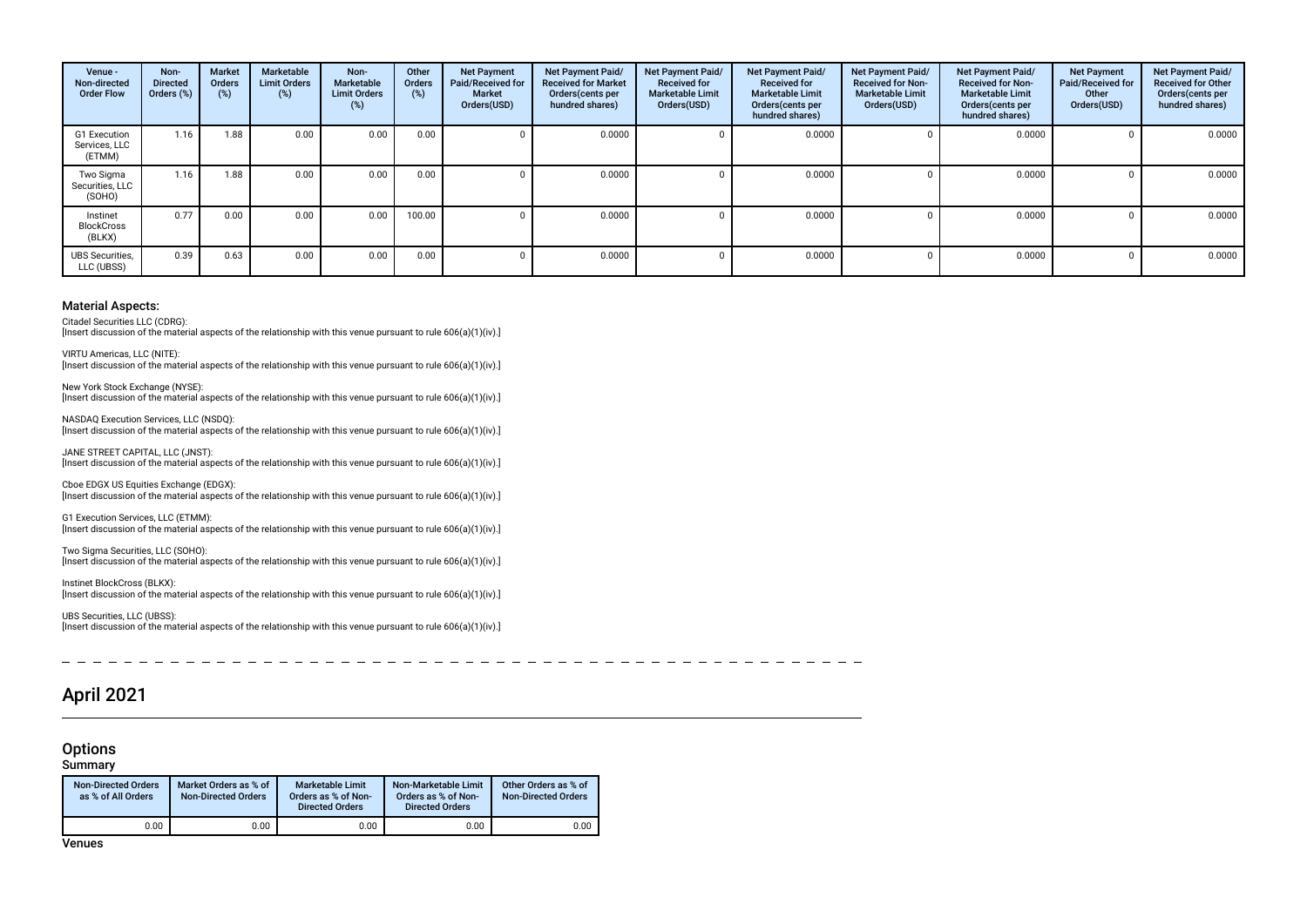| Venue -<br>Non-<br>directed<br>Order<br>Flow | <b>Non</b><br>)irected<br>Jrders (%) | <b>Market</b><br><b>Orders</b> | <b>Marketable</b><br><b>Limit Orders</b> | Non-<br>Marketable<br><b>Limit Orders</b> | <b>Other</b><br><b>Orders</b> | <b>Net Payment</b><br>Paid/Received for<br><b>Market</b><br>Orders(USD) | <b>Net Payment Paid/</b><br><b>Received for Market</b><br>Orders (cents per<br>hundred shares) | <b>Net Payment Paid/</b><br><b>Received for</b><br><b>Marketable Limit</b><br>Orders(USD) | <b>Net Payment Paid/</b><br><b>Received for</b><br><b>Marketable Limit</b><br>Orders (cents per<br>hundred shares) | Net Payment Paid/<br><b>Received for Non-</b><br><b>Marketable Limit</b><br>Orders(USD) | <b>Net Payment Paid/</b><br><b>Received for Non-</b><br><b>Marketable Limit</b><br>Orders(cents per<br>hundred shares) | <b>Net Payment</b><br>Paid/Received for<br>Other<br>Orders(USD) | <b>Net Payment Paid/</b><br><b>Received for Other</b><br>Orders(cents per<br>hundred shares) |
|----------------------------------------------|--------------------------------------|--------------------------------|------------------------------------------|-------------------------------------------|-------------------------------|-------------------------------------------------------------------------|------------------------------------------------------------------------------------------------|-------------------------------------------------------------------------------------------|--------------------------------------------------------------------------------------------------------------------|-----------------------------------------------------------------------------------------|------------------------------------------------------------------------------------------------------------------------|-----------------------------------------------------------------|----------------------------------------------------------------------------------------------|
|----------------------------------------------|--------------------------------------|--------------------------------|------------------------------------------|-------------------------------------------|-------------------------------|-------------------------------------------------------------------------|------------------------------------------------------------------------------------------------|-------------------------------------------------------------------------------------------|--------------------------------------------------------------------------------------------------------------------|-----------------------------------------------------------------------------------------|------------------------------------------------------------------------------------------------------------------------|-----------------------------------------------------------------|----------------------------------------------------------------------------------------------|

Material Aspects:

# May 2021

## S&P 500 Stocks

### Summary

| <b>Non-Directed Orders</b><br>as % of All Orders | Market Orders as % of<br><b>Non-Directed Orders</b> | Marketable Limit<br>Orders as % of Non-<br><b>Directed Orders</b> | Non-Marketable Limit<br>Orders as % of Non-<br><b>Directed Orders</b> | Other Orders as % of<br><b>Non-Directed Orders</b> |
|--------------------------------------------------|-----------------------------------------------------|-------------------------------------------------------------------|-----------------------------------------------------------------------|----------------------------------------------------|
| 100.00                                           | 93.62                                               | 0.00                                                              | 6.38                                                                  | 0.00                                               |

### **Venues**

| Venue -<br>Non-directed<br><b>Order Flow</b>   | Non-<br><b>Directed</b><br>Orders (%) | <b>Market</b><br>Orders<br>(%) | Marketable<br><b>Limit Orders</b><br>(%) | Non-<br>Marketable<br><b>Limit Orders</b><br>(%) | Other<br>Orders<br>(%) | <b>Net Payment</b><br>Paid/Received for<br><b>Market</b><br>Orders(USD) | Net Payment Paid/<br><b>Received for Market</b><br>Orders (cents per<br>hundred shares) | <b>Net Payment Paid/</b><br><b>Received for</b><br><b>Marketable Limit</b><br>Orders(USD) | <b>Net Payment Paid/</b><br><b>Received for</b><br><b>Marketable Limit</b><br>Orders(cents per<br>hundred shares) | Net Payment Paid/<br><b>Received for Non-</b><br><b>Marketable Limit</b><br>Orders(USD) | Net Payment Paid/<br><b>Received for Non-</b><br><b>Marketable Limit</b><br>Orders(cents per<br>hundred shares) | <b>Net Payment</b><br>Paid/Received for<br>Other<br>Orders(USD) | Net Payment Paid/<br><b>Received for Other</b><br>Orders(cents per<br>hundred shares) |
|------------------------------------------------|---------------------------------------|--------------------------------|------------------------------------------|--------------------------------------------------|------------------------|-------------------------------------------------------------------------|-----------------------------------------------------------------------------------------|-------------------------------------------------------------------------------------------|-------------------------------------------------------------------------------------------------------------------|-----------------------------------------------------------------------------------------|-----------------------------------------------------------------------------------------------------------------|-----------------------------------------------------------------|---------------------------------------------------------------------------------------|
| Citadel<br>Securities LLC<br>(CDRG)            | 42.11                                 | 54.55                          | 0.00                                     | 0.00                                             | 0.00                   |                                                                         | 0.0000                                                                                  | $\Omega$                                                                                  | 0.0000                                                                                                            |                                                                                         | 0.0000                                                                                                          |                                                                 | 0.0000                                                                                |
| <b>VIRTU</b><br>Americas, LLC<br>(NITE)        | 21.05                                 | 27.27                          | 0.00                                     | 0.00                                             | 0.00                   |                                                                         | 0.0000                                                                                  | $\Omega$                                                                                  | 0.0000                                                                                                            |                                                                                         | 0.0000                                                                                                          |                                                                 | 0.0000                                                                                |
| New York<br>Stock<br>Exchange<br>(NYSE)        | 19.30                                 | 0.00                           | 0.00                                     | 84.62                                            | 0.00                   |                                                                         | 0.0000                                                                                  | $\Omega$                                                                                  | 0.0000                                                                                                            |                                                                                         | 0.0000                                                                                                          |                                                                 | 0.0000                                                                                |
| <b>JANE STREET</b><br>CAPITAL, LLC<br>(JNST)   | 12.28                                 | 15.91                          | 0.00                                     | 0.00                                             | 0.00                   |                                                                         | 0.0000                                                                                  | $\Omega$                                                                                  | 0.0000                                                                                                            |                                                                                         | 0.0000                                                                                                          |                                                                 | 0.0000                                                                                |
| NASDAQ<br>Execution<br>Services, LLC<br>(NSDQ) | 3.51                                  | 0.00                           | 0.00                                     | 15.38                                            | 0.00                   |                                                                         | 0.0000                                                                                  | $\Omega$                                                                                  | 0.0000                                                                                                            |                                                                                         | 0.0000                                                                                                          |                                                                 | 0.0000                                                                                |
| G1 Execution<br>Services, LLC<br>(ETMM)        | 1.75                                  | 2.27                           | 0.00                                     | 0.00                                             | 0.00                   |                                                                         | 0.0000                                                                                  | $\Omega$                                                                                  | 0.0000                                                                                                            | -0                                                                                      | 0.0000                                                                                                          |                                                                 | 0.0000                                                                                |

### Material Aspects:

Citadel Securities LLC (CDRG): [Insert discussion of the material aspects of the relationship with this venue pursuant to rule 606(a)(1)(iv).]

VIRTU Americas, LLC (NITE): [Insert discussion of the material aspects of the relationship with this venue pursuant to rule 606(a)(1)(iv).]

New York Stock Exchange (NYSE): [Insert discussion of the material aspects of the relationship with this venue pursuant to rule 606(a)(1)(iv).]

JANE STREET CAPITAL, LLC (JNST):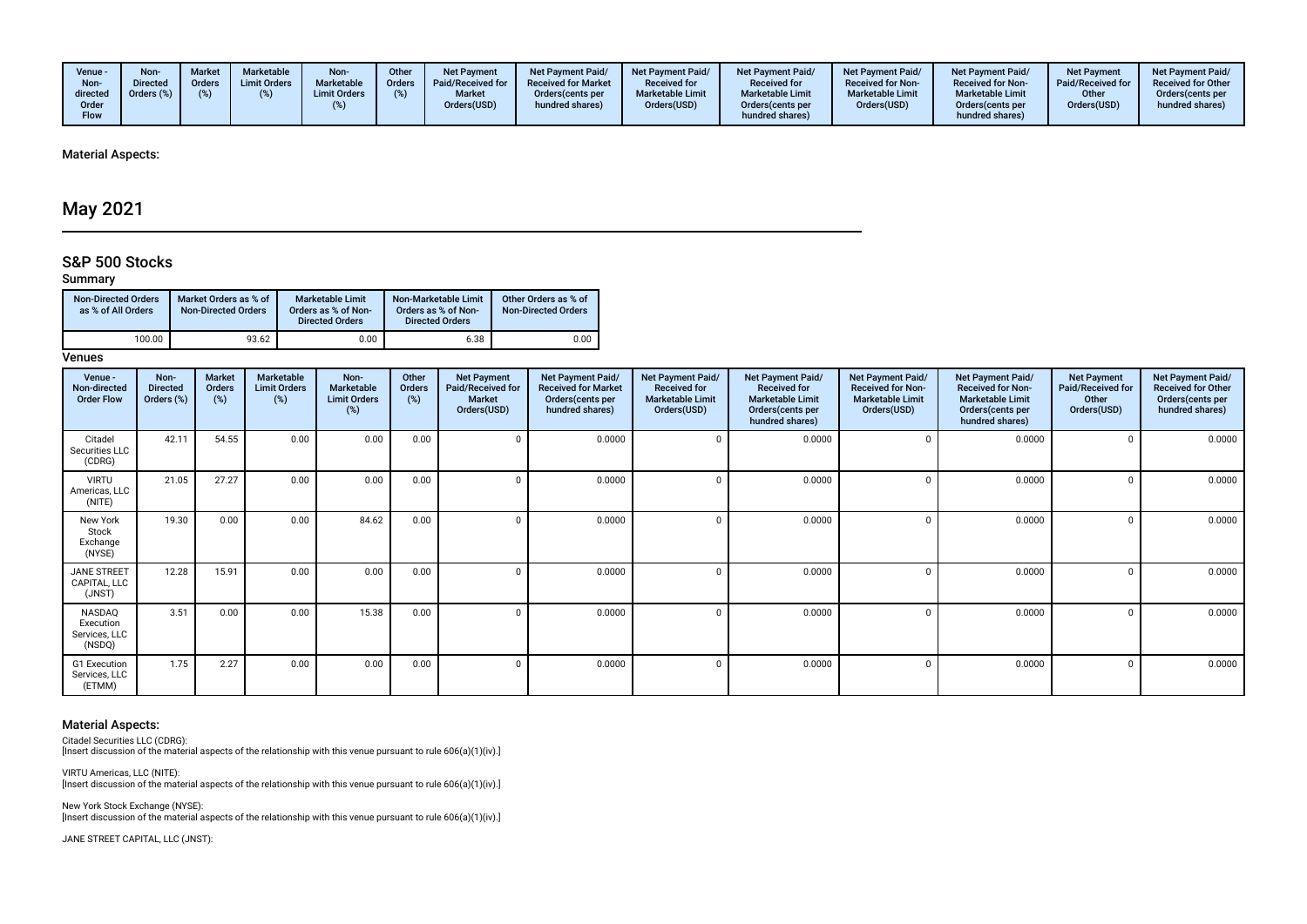[Insert discussion of the material aspects of the relationship with this venue pursuant to rule 606(a)(1)(iv).]

NASDAQ Execution Services, LLC (NSDQ): [Insert discussion of the material aspects of the relationship with this venue pursuant to rule 606(a)(1)(iv).]

G1 Execution Services, LLC (ETMM): [Insert discussion of the material aspects of the relationship with this venue pursuant to rule 606(a)(1)(iv).]

 $\equiv$ \_\_\_\_\_\_\_\_\_\_\_\_\_\_\_\_\_\_\_\_\_\_\_\_  $- - - - - - - - - - - \overline{\phantom{0}}$  $\sim$   $\overline{\phantom{0}}$ 

## May 2021

### Non-S&P 500 Stocks

### Summary

| <b>Non-Directed Orders</b><br>as % of All Orders | Market Orders as % of<br><b>Non-Directed Orders</b> | Marketable Limit<br>Orders as % of Non-<br><b>Directed Orders</b> | Non-Marketable Limit<br>Orders as % of Non-<br><b>Directed Orders</b> | Other Orders as % of<br><b>Non-Directed Orders</b> |
|--------------------------------------------------|-----------------------------------------------------|-------------------------------------------------------------------|-----------------------------------------------------------------------|----------------------------------------------------|
| 100.00                                           | 91.95                                               | 1.72                                                              | 5.75                                                                  | 0.57                                               |

#### **Venues**

| Venue -<br>Non-directed<br><b>Order Flow</b>   | Non-<br><b>Directed</b><br>Orders (%) | Market<br>Orders<br>$(\%)$ | <b>Marketable</b><br><b>Limit Orders</b><br>$(\%)$ | Non-<br>Marketable<br><b>Limit Orders</b><br>$(\%)$ | Other<br>Orders<br>(%) | <b>Net Payment</b><br>Paid/Received for<br>Market<br>Orders(USD) | <b>Net Payment Paid/</b><br><b>Received for Market</b><br>Orders(cents per<br>hundred shares) | Net Payment Paid/<br><b>Received for</b><br><b>Marketable Limit</b><br>Orders(USD) | Net Payment Paid/<br><b>Received for</b><br><b>Marketable Limit</b><br>Orders(cents per<br>hundred shares) | Net Payment Paid/<br><b>Received for Non-</b><br><b>Marketable Limit</b><br>Orders(USD) | Net Payment Paid/<br><b>Received for Non-</b><br><b>Marketable Limit</b><br>Orders(cents per<br>hundred shares) | <b>Net Payment</b><br>Paid/Received for<br>Other<br>Orders(USD) | Net Payment Paid/<br><b>Received for Other</b><br>Orders(cents per<br>hundred shares) |
|------------------------------------------------|---------------------------------------|----------------------------|----------------------------------------------------|-----------------------------------------------------|------------------------|------------------------------------------------------------------|-----------------------------------------------------------------------------------------------|------------------------------------------------------------------------------------|------------------------------------------------------------------------------------------------------------|-----------------------------------------------------------------------------------------|-----------------------------------------------------------------------------------------------------------------|-----------------------------------------------------------------|---------------------------------------------------------------------------------------|
| Citadel<br>Securities LLC<br>(CDRG)            | 42.00                                 | 51.57                      | 33.33                                              | 3.13                                                | 0.00                   | 0                                                                | 0.0000                                                                                        | $\Omega$                                                                           | 0.0000                                                                                                     | $\Omega$                                                                                | 0.0000                                                                                                          | $\Omega$                                                        | 0.0000                                                                                |
| <b>VIRTU</b><br>Americas, LLC<br>(NITE)        | 20.50                                 | 25.79                      | 0.00                                               | 0.00                                                | 0.00                   | $\mathbf 0$                                                      | 0.0000                                                                                        | $\Omega$                                                                           | 0.0000                                                                                                     | $\Omega$                                                                                | 0.0000                                                                                                          | $\mathbf 0$                                                     | 0.0000                                                                                |
| <b>JANE STREET</b><br>CAPITAL, LLC<br>(JNST)   | 12.50                                 | 13.84                      | 33.33                                              | 6.25                                                | 0.00                   | $\mathbf 0$                                                      | 0.0000                                                                                        | $\Omega$                                                                           | 0.0000                                                                                                     | $\Omega$                                                                                | 0.0000                                                                                                          | $\Omega$                                                        | 0.0000                                                                                |
| NASDAQ<br>Execution<br>Services, LLC<br>(NSDQ) | 7.50                                  | 0.00                       | 0.00                                               | 46.88                                               | 0.00                   | $\mathbf 0$                                                      | 0.0000                                                                                        | $\Omega$                                                                           | 0.0000                                                                                                     | $\Omega$                                                                                | 0.0000                                                                                                          | $\Omega$                                                        | 0.0000                                                                                |
| New York<br>Stock<br>Exchange<br>(NYSE)        | 6.50                                  | 0.00                       | 0.00                                               | 40.63                                               | 0.00                   | $\Omega$                                                         | 0.0000                                                                                        | $\Omega$                                                                           | 0.0000                                                                                                     | $\Omega$                                                                                | 0.0000                                                                                                          | $\mathbf{0}$                                                    | 0.0000                                                                                |
| Two Sigma<br>Securities, LLC<br>(SOHO)         | 4.00                                  | 5.03                       | 0.00                                               | 0.00                                                | 0.00                   | $\mathbf 0$                                                      | 0.0000                                                                                        | $\Omega$                                                                           | 0.0000                                                                                                     | $\Omega$                                                                                | 0.0000                                                                                                          | $\Omega$                                                        | 0.0000                                                                                |
| Instinet<br><b>BlockCross</b><br>(BLKX)        | 2.50                                  | 0.00                       | 0.00                                               | 0.00                                                | 83.33                  | $\mathbf 0$                                                      | 0.0000                                                                                        | $\Omega$                                                                           | 0.0000                                                                                                     | $\mathbf 0$                                                                             | 0.0000                                                                                                          | $\Omega$                                                        | 0.0000                                                                                |
| <b>UBS Securities,</b><br>LLC (UBSS)           | 2.50                                  | 2.52                       | 0.00                                               | 0.00                                                | 16.67                  | $\mathbf 0$                                                      | 0.0000                                                                                        | $\Omega$                                                                           | 0.0000                                                                                                     | $\Omega$                                                                                | 0.0000                                                                                                          | $\Omega$                                                        | 0.0000                                                                                |
| G1 Execution<br>Services, LLC<br>(ETMM)        | 1.00                                  | 1.26                       | 0.00                                               | 0.00                                                | 0.00                   | $\mathbf 0$                                                      | 0.0000                                                                                        | $\Omega$                                                                           | 0.0000                                                                                                     | $\Omega$                                                                                | 0.0000                                                                                                          | $\mathbf{0}$                                                    | 0.0000                                                                                |
| <b>NYSE</b> Arca<br>(ARCA)                     | 0.50                                  | 0.00                       | 33.33                                              | 0.00                                                | 0.00                   | $\mathsf 0$                                                      | 0.0000                                                                                        | $\Omega$                                                                           | 0.0000                                                                                                     | $\Omega$                                                                                | 0.0000                                                                                                          | $\Omega$                                                        | 0.0000                                                                                |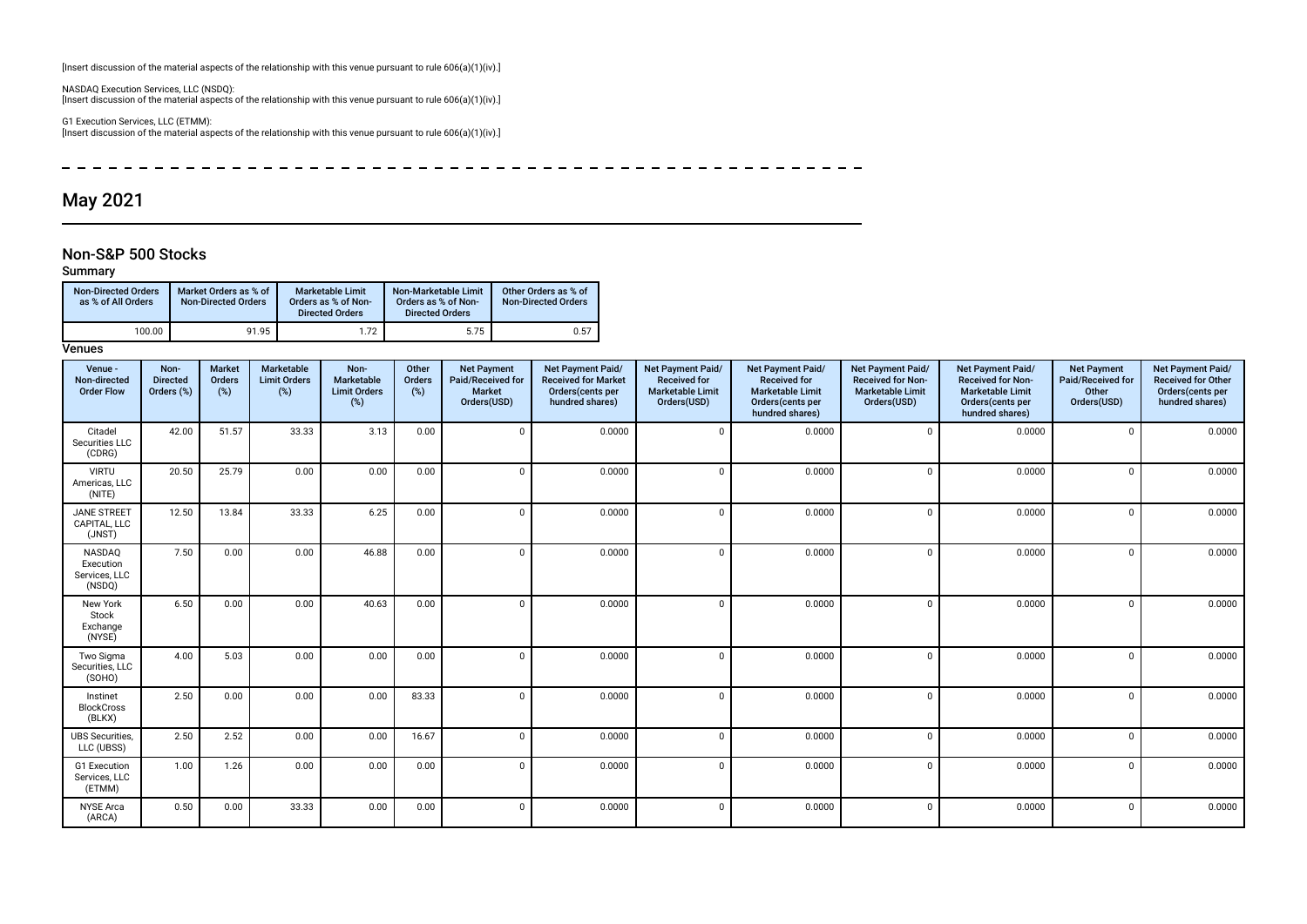#### Material Aspects:

Citadel Securities LLC (CDRG):

[Insert discussion of the material aspects of the relationship with this venue pursuant to rule 606(a)(1)(iv).]

VIRTU Americas, LLC (NITE): [Insert discussion of the material aspects of the relationship with this venue pursuant to rule 606(a)(1)(iv).]

JANE STREET CAPITAL, LLC (JNST): [Insert discussion of the material aspects of the relationship with this venue pursuant to rule 606(a)(1)(iv).]

NASDAQ Execution Services, LLC (NSDQ): [Insert discussion of the material aspects of the relationship with this venue pursuant to rule 606(a)(1)(iv).]

New York Stock Exchange (NYSE): [Insert discussion of the material aspects of the relationship with this venue pursuant to rule 606(a)(1)(iv).]

Two Sigma Securities, LLC (SOHO): [Insert discussion of the material aspects of the relationship with this venue pursuant to rule 606(a)(1)(iv).]

Instinet BlockCross (BLKX): [Insert discussion of the material aspects of the relationship with this venue pursuant to rule 606(a)(1)(iv).]

UBS Securities, LLC (UBSS): [Insert discussion of the material aspects of the relationship with this venue pursuant to rule 606(a)(1)(iv).]

G1 Execution Services, LLC (ETMM): [Insert discussion of the material aspects of the relationship with this venue pursuant to rule 606(a)(1)(iv).]

NYSE Arca (ARCA): [Insert discussion of the material aspects of the relationship with this venue pursuant to rule 606(a)(1)(iv).]

# May 2021

### **Options**

### **Summary**

| <b>Non-Directed Orders</b><br>as % of All Orders | Market Orders as % of<br><b>Non-Directed Orders</b> | <b>Marketable Limit</b><br>Orders as % of Non-<br><b>Directed Orders</b> | Non-Marketable Limit<br>Orders as % of Non-<br><b>Directed Orders</b> | Other Orders as % of<br><b>Non-Directed Orders</b> |
|--------------------------------------------------|-----------------------------------------------------|--------------------------------------------------------------------------|-----------------------------------------------------------------------|----------------------------------------------------|
| 100.00                                           | 100.00                                              | 0.00                                                                     | 0.00                                                                  | 0.00                                               |

**Venues** 

| Venue -<br>Non-directed<br><b>Order Flow</b> | Non-<br><b>Directed</b><br>Orders (%) | <b>Market</b><br>Orders<br>(%) | Marketable<br><b>Limit Orders</b><br>(%) | Non-<br>Marketable<br><b>Limit Orders</b> | Other<br><b>Orders</b> | <b>Net Payment</b><br>Paid/Received for<br><b>Market</b><br>Orders(USD) | <b>Net Payment Paid/</b><br><b>Received for Market</b><br>Orders (cents per<br>hundred shares) | <b>Net Payment Paid/</b><br><b>Received for</b><br><b>Marketable Limit</b><br>Orders(USD) | <b>Net Payment Paid/</b><br><b>Received for</b><br><b>Marketable Limit</b><br>Orders (cents per<br>hundred shares) | <b>Net Payment Paid/</b><br><b>Received for Non-</b><br><b>Marketable Limit</b><br>Orders(USD) | <b>Net Payment Paid/</b><br><b>Received for Non-</b><br><b>Marketable Limit</b><br>Orders cents per<br>hundred shares) | <b>Net Payment</b><br><b>Paid/Received for</b><br>Other<br>Orders(USD) | <b>Net Payment Paid/</b><br><b>Received for Other</b><br>Orders (cents per<br>hundred shares) |
|----------------------------------------------|---------------------------------------|--------------------------------|------------------------------------------|-------------------------------------------|------------------------|-------------------------------------------------------------------------|------------------------------------------------------------------------------------------------|-------------------------------------------------------------------------------------------|--------------------------------------------------------------------------------------------------------------------|------------------------------------------------------------------------------------------------|------------------------------------------------------------------------------------------------------------------------|------------------------------------------------------------------------|-----------------------------------------------------------------------------------------------|
| Susquehanna<br>Capital Group<br>(SUSQ)       | 100.00                                | 100.00                         | 0.00                                     | 0.00                                      | 0.00                   |                                                                         | 0.0000                                                                                         |                                                                                           | 0.0000                                                                                                             |                                                                                                | 0.0000                                                                                                                 |                                                                        | 0.0000                                                                                        |

### Material Aspects:

Susquehanna Capital Group (SUSQ):

[Insert discussion of the material aspects of the relationship with this venue pursuant to rule 606(a)(1)(iv).]

June 2021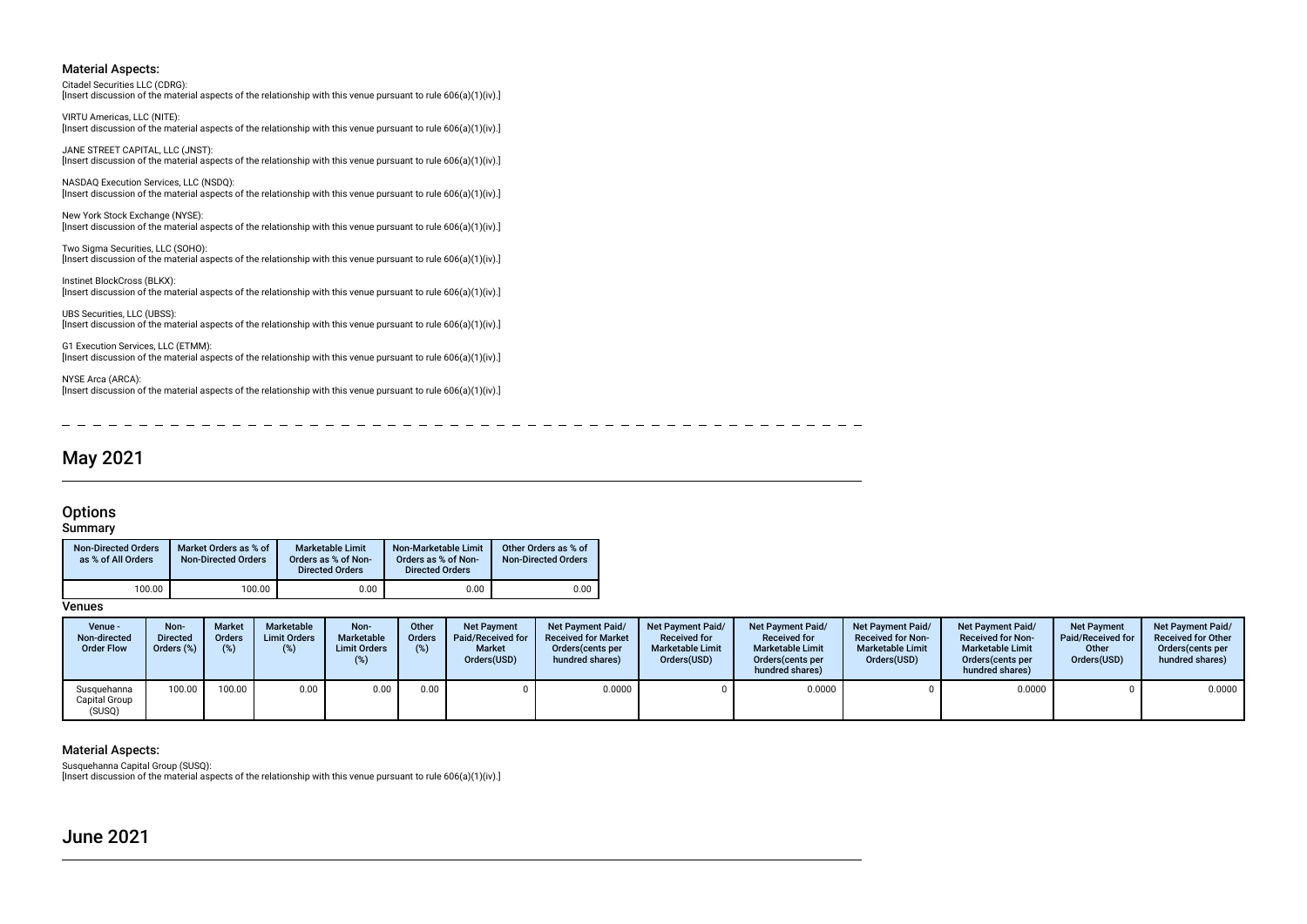### S&P 500 Stocks

### Summary

| <b>Non-Directed Orders</b><br>as % of All Orders | Market Orders as % of<br><b>Non-Directed Orders</b> | <b>Marketable Limit</b><br>Orders as % of Non-<br><b>Directed Orders</b> | Non-Marketable Limit<br>Orders as % of Non-<br><b>Directed Orders</b> | Other Orders as % of<br><b>Non-Directed Orders</b> |
|--------------------------------------------------|-----------------------------------------------------|--------------------------------------------------------------------------|-----------------------------------------------------------------------|----------------------------------------------------|
| 100.00                                           | 95.45                                               | 0.00                                                                     | 4.55                                                                  | 0.00                                               |

#### **Venues**

| Venue -<br>Non-directed<br><b>Order Flow</b>   | Non-<br><b>Directed</b><br>Orders (%) | Market<br><b>Orders</b><br>(%) | <b>Marketable</b><br><b>Limit Orders</b><br>$(\%)$ | Non-<br><b>Marketable</b><br><b>Limit Orders</b><br>(%) | Other<br>Orders<br>(%) | <b>Net Payment</b><br>Paid/Received for<br>Market<br>Orders(USD) | Net Payment Paid/<br><b>Received for Market</b><br>Orders(cents per<br>hundred shares) | Net Payment Paid/<br><b>Received for</b><br><b>Marketable Limit</b><br>Orders(USD) | Net Payment Paid/<br><b>Received for</b><br><b>Marketable Limit</b><br>Orders(cents per<br>hundred shares) | Net Payment Paid/<br><b>Received for Non-</b><br><b>Marketable Limit</b><br>Orders(USD) | Net Payment Paid/<br><b>Received for Non-</b><br><b>Marketable Limit</b><br>Orders (cents per<br>hundred shares) | <b>Net Payment</b><br><b>Paid/Received for</b><br>Other<br>Orders(USD) | Net Payment Paid/<br><b>Received for Other</b><br>Orders(cents per<br>hundred shares) |
|------------------------------------------------|---------------------------------------|--------------------------------|----------------------------------------------------|---------------------------------------------------------|------------------------|------------------------------------------------------------------|----------------------------------------------------------------------------------------|------------------------------------------------------------------------------------|------------------------------------------------------------------------------------------------------------|-----------------------------------------------------------------------------------------|------------------------------------------------------------------------------------------------------------------|------------------------------------------------------------------------|---------------------------------------------------------------------------------------|
| Citadel<br>Securities LLC<br>(CDRG)            | 42.86                                 | 57.14                          | 0.00                                               | 0.00                                                    | 0.00                   |                                                                  | 0.0000                                                                                 |                                                                                    | 0.0000                                                                                                     |                                                                                         | 0.0000                                                                                                           |                                                                        | 0.0000                                                                                |
| <b>VIRTU</b><br>Americas, LLC<br>(NITE)        | 23.21                                 | 30.95                          | 0.00                                               | 0.00                                                    | 0.00                   |                                                                  | 0.0000                                                                                 |                                                                                    | 0.0000                                                                                                     |                                                                                         | 0.0000                                                                                                           |                                                                        | 0.0000                                                                                |
| NASDAQ<br>Execution<br>Services, LLC<br>(NSDQ) | 21.43                                 | 0.00                           | 0.00                                               | 85.71                                                   | 0.00                   |                                                                  | 0.0000                                                                                 |                                                                                    | 0.0000                                                                                                     |                                                                                         | 0.0000                                                                                                           |                                                                        | 0.0000                                                                                |
| JANE STREET<br>CAPITAL, LLC<br>(JNST)          | 8.93                                  | 11.90                          | 0.00                                               | 0.00                                                    | 0.00                   |                                                                  | 0.0000                                                                                 |                                                                                    | 0.0000                                                                                                     |                                                                                         | 0.0000                                                                                                           |                                                                        | 0.0000                                                                                |
| New York<br>Stock<br>Exchange<br>(NYSE)        | 3.57                                  | 0.00                           | 0.00                                               | 14.29                                                   | 0.00                   |                                                                  | 0.0000                                                                                 |                                                                                    | 0.0000                                                                                                     |                                                                                         | 0.0000                                                                                                           |                                                                        | 0.0000                                                                                |

#### Material Aspects:

Citadel Securities LLC (CDRG): [Insert discussion of the material aspects of the relationship with this venue pursuant to rule 606(a)(1)(iv).]

VIRTU Americas, LLC (NITE): [Insert discussion of the material aspects of the relationship with this venue pursuant to rule 606(a)(1)(iv).]

NASDAQ Execution Services, LLC (NSDQ): [Insert discussion of the material aspects of the relationship with this venue pursuant to rule 606(a)(1)(iv).]

JANE STREET CAPITAL, LLC (JNST): [Insert discussion of the material aspects of the relationship with this venue pursuant to rule 606(a)(1)(iv).]

New York Stock Exchange (NYSE): [Insert discussion of the material aspects of the relationship with this venue pursuant to rule 606(a)(1)(iv).]

----------------------- $\equiv$ ----------**Contract**  $\sim$  $- - - - - -$ 

# June 2021

Non-S&P 500 Stocks Summary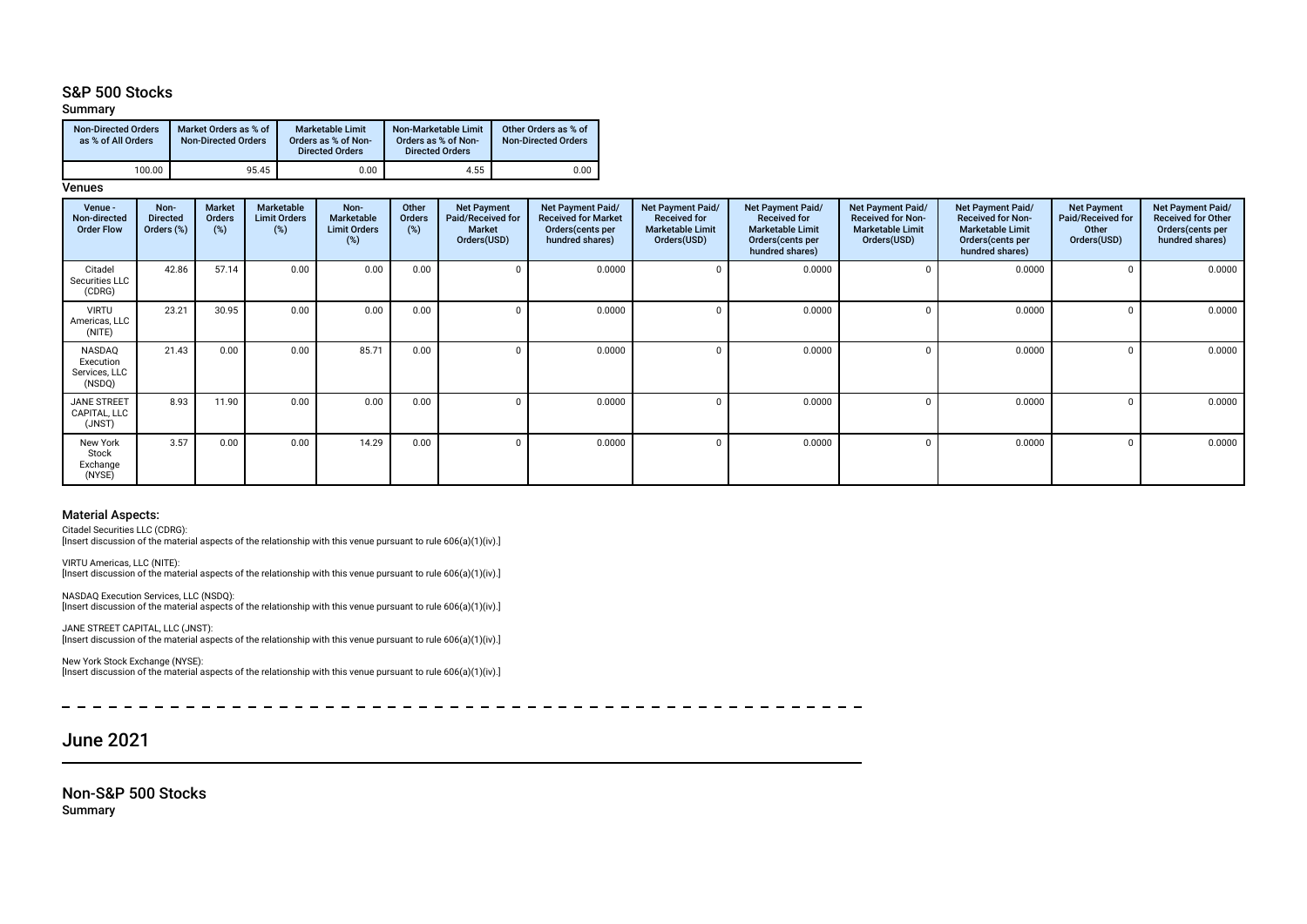| <b>Non-Directed Orders</b><br>as % of All Orders | Market Orders as % of<br><b>Non-Directed Orders</b> | <b>Marketable Limit</b><br>Orders as % of Non-<br><b>Directed Orders</b> | Non-Marketable Limit<br>Orders as % of Non-<br><b>Directed Orders</b> | Other Orders as % of<br><b>Non-Directed Orders</b> |
|--------------------------------------------------|-----------------------------------------------------|--------------------------------------------------------------------------|-----------------------------------------------------------------------|----------------------------------------------------|
| 100.00                                           | 93.30                                               | 1.91                                                                     | 4.78                                                                  | 0.00                                               |

**Venues** 

| Venue -<br>Non-directed<br><b>Order Flow</b>          | Non-<br><b>Directed</b><br>Orders (%) | <b>Market</b><br>Orders<br>(%) | Marketable<br><b>Limit Orders</b><br>(%) | Non-<br>Marketable<br><b>Limit Orders</b><br>(%) | Other<br>Orders<br>(%) | <b>Net Payment</b><br>Paid/Received for<br>Market<br>Orders(USD) | Net Payment Paid/<br><b>Received for Market</b><br>Orders(cents per<br>hundred shares) | Net Payment Paid/<br><b>Received for</b><br><b>Marketable Limit</b><br>Orders(USD) | Net Payment Paid/<br><b>Received for</b><br><b>Marketable Limit</b><br>Orders(cents per<br>hundred shares) | Net Payment Paid/<br><b>Received for Non-</b><br><b>Marketable Limit</b><br>Orders(USD) | Net Payment Paid/<br><b>Received for Non-</b><br><b>Marketable Limit</b><br>Orders(cents per<br>hundred shares) | <b>Net Payment</b><br>Paid/Received for<br>Other<br>Orders(USD) | Net Payment Paid/<br><b>Received for Other</b><br>Orders(cents per<br>hundred shares) |
|-------------------------------------------------------|---------------------------------------|--------------------------------|------------------------------------------|--------------------------------------------------|------------------------|------------------------------------------------------------------|----------------------------------------------------------------------------------------|------------------------------------------------------------------------------------|------------------------------------------------------------------------------------------------------------|-----------------------------------------------------------------------------------------|-----------------------------------------------------------------------------------------------------------------|-----------------------------------------------------------------|---------------------------------------------------------------------------------------|
| Citadel<br>Securities LLC<br>(CDRG)                   | 39.60                                 | 48.45                          | 75.00                                    | 4.65                                             | 0.00                   | $\Omega$                                                         | 0.0000                                                                                 | $\Omega$                                                                           | 0.0000                                                                                                     | $\mathbf{0}$                                                                            | 0.0000                                                                                                          | $\Omega$                                                        | 0.0000                                                                                |
| <b>VIRTU</b><br>Americas, LLC<br>(NITE)               | 21.60                                 | 27.32                          | 0.00                                     | 2.33                                             | 0.00                   | $\Omega$                                                         | 0.0000                                                                                 | $\Omega$                                                                           | 0.0000                                                                                                     | $\Omega$                                                                                | 0.0000                                                                                                          | $\Omega$                                                        | 0.0000                                                                                |
| <b>NASDAQ</b><br>Execution<br>Services, LLC<br>(NSDQ) | 14.00                                 | 0.00                           | 25.00                                    | 79.07                                            | 0.00                   | $\Omega$                                                         | 0.0000                                                                                 | $\Omega$                                                                           | 0.0000                                                                                                     | $\Omega$                                                                                | 0.0000                                                                                                          | $\Omega$                                                        | 0.0000                                                                                |
| <b>JANE STREET</b><br>CAPITAL, LLC<br>(JNST)          | 13.60                                 | 17.53                          | 0.00                                     | 0.00                                             | 0.00                   | $\Omega$                                                         | 0.0000                                                                                 | $\Omega$                                                                           | 0.0000                                                                                                     | $\Omega$                                                                                | 0.0000                                                                                                          | $\Omega$                                                        | 0.0000                                                                                |
| Instinet<br><b>BlockCross</b><br>(BLKX)               | 3.60                                  | 0.00                           | 0.00                                     | 0.00                                             | 100.00                 | $\Omega$                                                         | 0.0000                                                                                 | $\Omega$                                                                           | 0.0000                                                                                                     | $\mathbf 0$                                                                             | 0.0000                                                                                                          | $\mathbf{0}$                                                    | 0.0000                                                                                |
| Two Sigma<br>Securities, LLC<br>(SOHO)                | 2.80                                  | 3.61                           | 0.00                                     | 0.00                                             | 0.00                   | $\Omega$                                                         | 0.0000                                                                                 | $\Omega$                                                                           | 0.0000                                                                                                     | $\Omega$                                                                                | 0.0000                                                                                                          | $\mathbf{0}$                                                    | 0.0000                                                                                |
| Cboe EDGX US<br>Equities<br>Exchange<br>(EDGX)        | 1.60                                  | 0.00                           | 0.00                                     | 9.30                                             | 0.00                   | $\Omega$                                                         | 0.0000                                                                                 | $\Omega$                                                                           | 0.0000                                                                                                     | $\Omega$                                                                                | 0.0000                                                                                                          | $\mathbf{0}$                                                    | 0.0000                                                                                |
| <b>UBS</b> Securities,<br>LLC (UBSS)                  | 1.60                                  | 2.06                           | 0.00                                     | 0.00                                             | 0.00                   | $\Omega$                                                         | 0.0000                                                                                 | $\Omega$                                                                           | 0.0000                                                                                                     | $\Omega$                                                                                | 0.0000                                                                                                          | $\mathbf{0}$                                                    | 0.0000                                                                                |
| G1 Execution<br>Services, LLC<br>(ETMM)               | 0.80                                  | 1.03                           | 0.00                                     | 0.00                                             | 0.00                   | $\Omega$                                                         | 0.0000                                                                                 | $\Omega$                                                                           | 0.0000                                                                                                     | $\Omega$                                                                                | 0.0000                                                                                                          | $\mathbf{0}$                                                    | 0.0000                                                                                |
| New York<br>Stock<br>Exchange<br>(NYSE)               | 0.80                                  | 0.00                           | 0.00                                     | 4.65                                             | 0.00                   | $\Omega$                                                         | 0.0000                                                                                 | $\Omega$                                                                           | 0.0000                                                                                                     | $\mathbf 0$                                                                             | 0.0000                                                                                                          | $\mathbf{0}$                                                    | 0.0000                                                                                |

#### Material Aspects:

Citadel Securities LLC (CDRG):

[Insert discussion of the material aspects of the relationship with this venue pursuant to rule 606(a)(1)(iv).]

VIRTU Americas, LLC (NITE): [Insert discussion of the material aspects of the relationship with this venue pursuant to rule 606(a)(1)(iv).]

NASDAQ Execution Services, LLC (NSDQ): [Insert discussion of the material aspects of the relationship with this venue pursuant to rule 606(a)(1)(iv).]

JANE STREET CAPITAL, LLC (JNST): [Insert discussion of the material aspects of the relationship with this venue pursuant to rule 606(a)(1)(iv).]

Instinet BlockCross (BLKX): [Insert discussion of the material aspects of the relationship with this venue pursuant to rule 606(a)(1)(iv).]

Two Sigma Securities, LLC (SOHO):